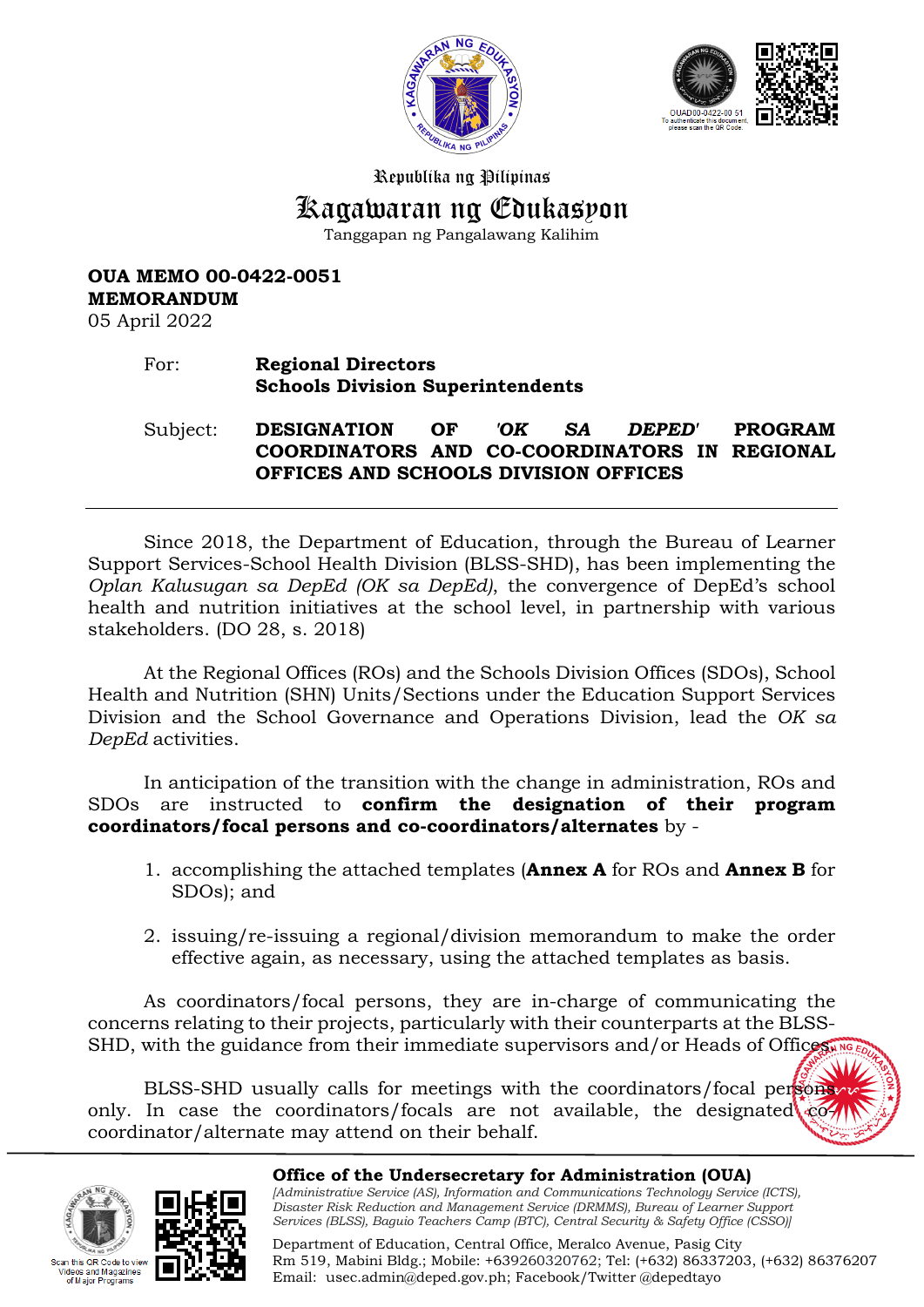Please note that the attached templates do not completely present all possible representations/assignments that the field personnel may have. ROs and SDOs may have designated health personnel for other tasks which may no longer be reflected in the templates (e.g., focal person for blood-letting activities). The templates enumerate only the '*coordinatorships'* that BLSS-SHD is concerned about.

Please refer to Guide in designating personnel/accomplishing the templates (**Annex C**).

SDOs are directed to submit their accomplished templates to the ROs who will then compile and submit the papers with a cover letter (**Annex D**) to BLSS-SHD through e-mail at [okd@deped.gov.ph](mailto:okd@deped.gov.ph) on or before **22 April 2022**.

Editable soft copies of the documents may be accessed at: <https://bit.ly/okdfielddesignation>.

Please inform BLSS-SHD on any changes to the designation.

For questions and concerns, please contact Dr. Maria Corazon C. Dumlao, Chief, through (02) 8632-9935 or email at [blss.shd@deped.gov.ph](mailto:blss.shd@deped.gov.ph) , or Gian Erik M. Adao, Education Program Specialist II, or Belinda C. Beltran, Nutritionist-Dietitian III, through Viber (09173274426) or through MS Teams.

For compliance.

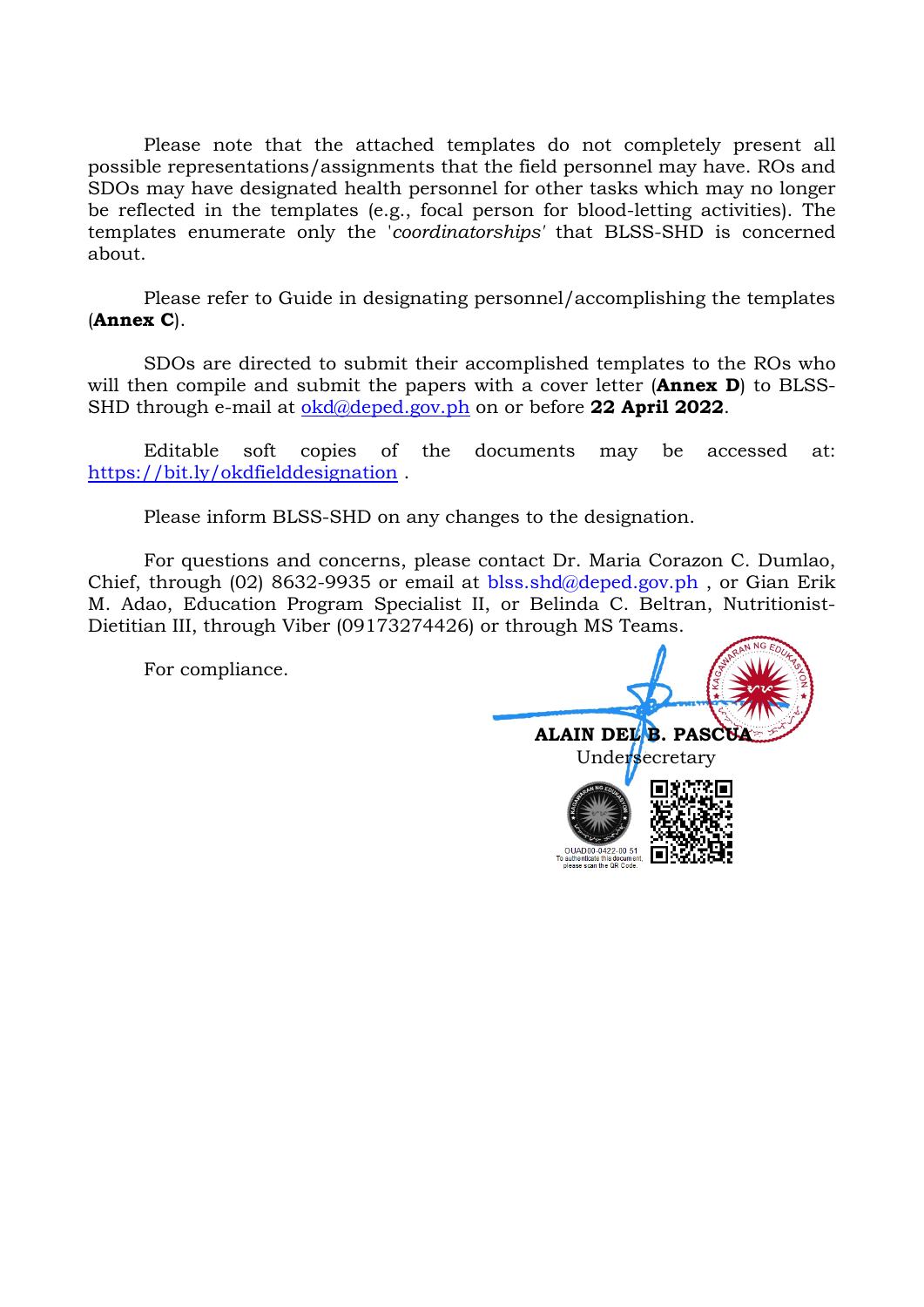#### **Annex A**

## **Designated Coordinators/Focal Persons and Co-Coordinators/Alternates of** *OK sa DepEd* **Flagship and Support Programs**

| <b>Program</b>                                                                     | Coordinator/<br><b>Focal Person</b> | Co-Coordinator/<br><b>Alternate</b> |
|------------------------------------------------------------------------------------|-------------------------------------|-------------------------------------|
| OK sa DepEd                                                                        |                                     |                                     |
| 1. School-Based Feeding Program (SBFP)                                             |                                     |                                     |
| SBFP-NFP<br>↘                                                                      |                                     |                                     |
| SBFP-Milk<br>$\blacktriangleright$                                                 |                                     |                                     |
| Nutrition Support Program (e.g., ISNM, NSIP,<br>Food Safety, Healthy Food Choices) |                                     |                                     |
| 2. WASH in Schools                                                                 |                                     |                                     |
| 3. Adolescent Reproductive Health                                                  |                                     |                                     |
| 4. National Drug Education Program                                                 |                                     |                                     |
| Comprehensive Tobacco Control (Program<br>Coordinator)                             |                                     |                                     |
| <b>Brief Tobacco Intervention Provider</b>                                         |                                     |                                     |
| <b>5. School Mental Health</b>                                                     |                                     |                                     |
| 6. Medical, Dental, and Nursing                                                    |                                     |                                     |
| 6a. Dental Services/School Dental Health Care<br>Program                           |                                     |                                     |
| 6b. Medical and Nursing Services (Overall)                                         |                                     |                                     |
| Integrated Helminth Control Program<br>$\blacktriangleright$                       |                                     |                                     |
| Vision Screening<br>⋗                                                              |                                     |                                     |
| School-Based Immunization Program<br>⋗                                             |                                     |                                     |
| Weekly Iron Folic Acid (WIFA)<br>$\blacktriangleright$<br>Supplementation          |                                     |                                     |
| Tuberculosis<br>⋗                                                                  |                                     |                                     |
| <b>Nutritional Assessment</b><br>⋗                                                 |                                     |                                     |
| COVID-19 Response and Management<br>$\blacktriangleright$                          |                                     |                                     |
| COVID-19 Vaccination<br>⋗                                                          |                                     |                                     |
| Rabies Prevention and Control<br>↘                                                 |                                     |                                     |

**Region \_\_\_**

## **Does the Regional Office have a Facebook page dedicated for** *OK sa DepEd/***school health and nutrition programs?**

| Page name and address       |  |
|-----------------------------|--|
| Page owner/admin/manager    |  |
| Other social media accounts |  |

Prepared by: Approved by:

Regional Director

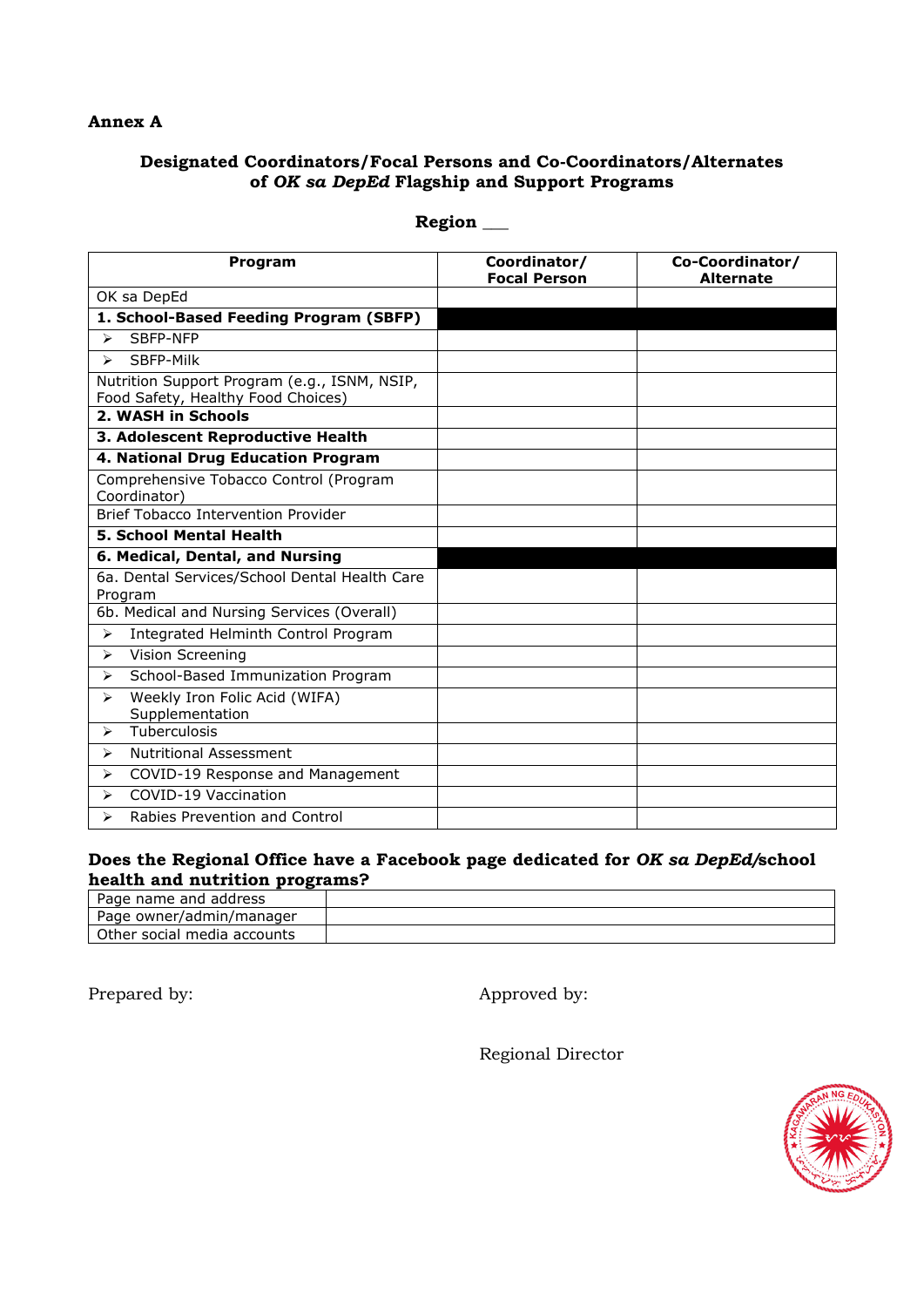## **Annex B**

## **Designated Coordinators/Focal Persons and Co-Coordinators/Alternates of** *OK sa DepEd* **Flagship and Support Programs**

| <b>Program</b>                                                                     | Coordinator/<br><b>Focal Person</b> | Co-Coordinator/<br><b>Alternate</b> |
|------------------------------------------------------------------------------------|-------------------------------------|-------------------------------------|
| OK sa DepEd*                                                                       |                                     |                                     |
| 1. School-Based Feeding Program (SBFP)                                             |                                     |                                     |
| SBFP-NFP<br>$\blacktriangleright$                                                  |                                     |                                     |
| SBFP-Milk<br>$\blacktriangleright$                                                 |                                     |                                     |
| Nutrition Support Program (e.g., ISNM, NSIP,<br>Food Safety, Healthy Food Choices) |                                     |                                     |
| 2. WASH in Schools                                                                 |                                     |                                     |
| 3. Adolescent Reproductive Health                                                  |                                     |                                     |
| 4. National Drug Education Program                                                 |                                     |                                     |
| Comprehensive Tobacco Control (Program<br>Coordinator)                             |                                     |                                     |
| Brief Tobacco Intervention Provider                                                |                                     |                                     |
| <b>5. School Mental Health</b>                                                     |                                     |                                     |
| 6. Medical, Dental, and Nursing                                                    |                                     |                                     |
| 6a. Dental Services/School Dental Health Care<br>Program                           |                                     |                                     |
| <b>6b.</b> Medical and Nursing Services (Overall)                                  |                                     |                                     |
| Integrated Helminth Control Program<br>$\blacktriangleright$                       |                                     |                                     |
| Vision Screening<br>$\blacktriangleright$                                          |                                     |                                     |
| School-Based Immunization Program<br>➤                                             |                                     |                                     |
| Weekly Iron Folic Acid (WIFA)<br>$\blacktriangleright$<br>Supplementation          |                                     |                                     |
| Tuberculosis<br>↘                                                                  |                                     |                                     |
| <b>Nutritional Assessment</b><br>$\blacktriangleright$                             |                                     |                                     |
| COVID-19 Response and Management<br>↘                                              |                                     |                                     |
| COVID-19 Vaccination<br>⋗                                                          |                                     |                                     |
| Rabies Prevention and Control<br>↘                                                 |                                     |                                     |

#### **SDO \_\_\_\_\_\_\_\_\_\_\_\_\_\_\_\_\_\_\_\_**

### **Does the SDO have a Facebook page dedicated for** *OK sa DepEd/***school health and nutrition programs?**

| Page name and address       |  |
|-----------------------------|--|
| Page owner/admin/manager    |  |
| Other social media accounts |  |

Prepared by: <br> Approved by:

Schools Division Superintendent

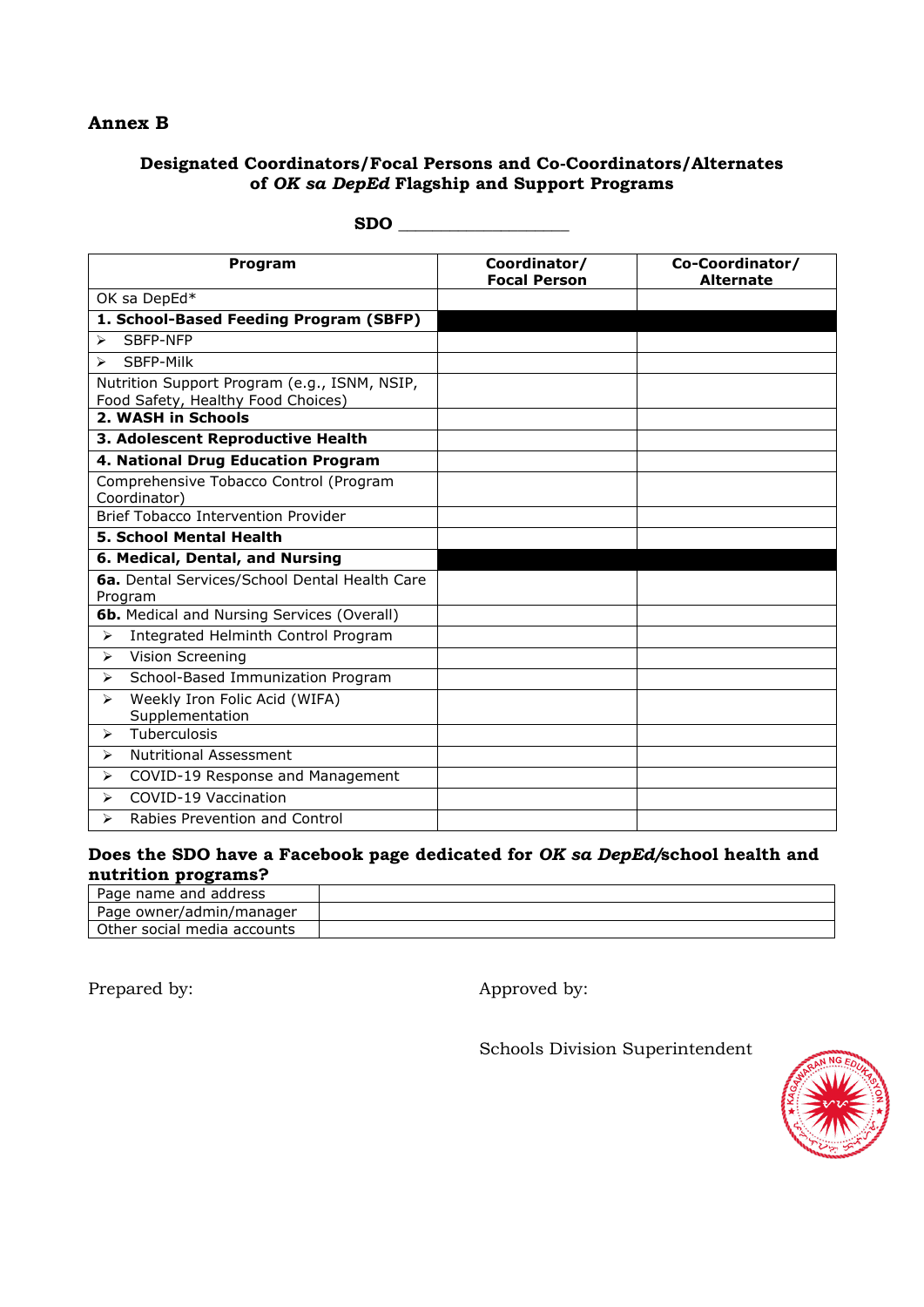#### **Annex C**

### **Guide in Designating Personnel/Accomplishing the Templates**

- 1. **On repeating names and designations** Each flagship/support program must have a coordinator/focal person and a co-coordinator/alternate.
	- a. In the regions and in small divisions, same personnel will likely have multiple designations. For the first time that the personnel's name will appear in the matrix, indicate the full name (with middle initial), position and their official DepEd email address.
	- b. For the succeeding times that their name will appear in the matrix, indicate the last name only or their full name (if more than one personnel have the same surname).
	- c. If applicable, also indicate—enclosed in parenthesis after their position title whether the personnel is COS, LGU-hired or detailed.

| Program     | Coordinator/ Focal Person                                                               | Co-Coordinator/Alternate                                                                                   |
|-------------|-----------------------------------------------------------------------------------------|------------------------------------------------------------------------------------------------------------|
| OK sa       | Juanna A. dela Cruz, Medical Officer IV,                                                | Mario A. Cortez, Dentist III,                                                                              |
| DepEd       | <juanna.delacruz099@deped.gov.ph></juanna.delacruz099@deped.gov.ph>                     | <mario.juan@deped.gov.ph></mario.juan@deped.gov.ph>                                                        |
| <b>XXX</b>  |                                                                                         |                                                                                                            |
| WinS        | dela Cruz                                                                               | Cortez                                                                                                     |
| <b>ARH</b>  | Mark M. Anog, Nurse II (detailed),<br><mark.anog@deped.gov.ph></mark.anog@deped.gov.ph> | Cortez                                                                                                     |
| <b>NDEP</b> | Cortez                                                                                  | John C. dela Cruz, Nurse II (detailed),<br><john.delacruz099@deped.gov.ph></john.delacruz099@deped.gov.ph> |
| MН          | Juanna A. dela Cruz                                                                     | John C. dela Cruz                                                                                          |

Example:

- 2. **On designating the** *OK sa DepEd* **coordinators** Per DO 28, s. 2018, the Regional and the Division *OK sa DepEd* Coordinators shall be the Medical Officer IV and the Medical Officer III. In the absence of a medical officer, the Dentist may next be designated, and then the Nutritionist-Dietitian II or a Nurse II, for the RO and the SDO.
- 3. **On designating SBFP coordinators** There shall be two sets of coordinators and cocoordinators, one for the SBFP-NFP component and another for the SBFP-Milk Component. At the RO, the focal person is likely the same person; i.e., the Nutritionist-Dietitian II.
- 4. **On designating Nutrition Support Program coordinators** As far as BLSS-SHD is concerned, only one set of a coordinator and a co-coordinator is needed for the Nutrition Support Program as this already collectively refers to all other programs that support the SBFP (e.g., ISNM, NSIP, Food Safety). While the ROs and the SDOs may have assigned different personnel to coordinate these different programs separately (e.g., NSIP coordinator, ISNM coordinator), BLSS-SHD will very likely still coordinate directly only with the designated Nutrition Support Programs.
- 5. **On designating Comprehensive Tobacco Control Program Coordinators and Brief Tobacco Intervention (BTI) Providers -** The BTI provider (who is focused on the provision of brief tobacco intervention or other cessation services) may not necessarily be the same person as the program coordinator (focused on program concerns). Personnel designated for this purpose must be non-smokers and non-vapers. Please refer to DM 147, s. 2018 and DM 110, s. 2019 for details.

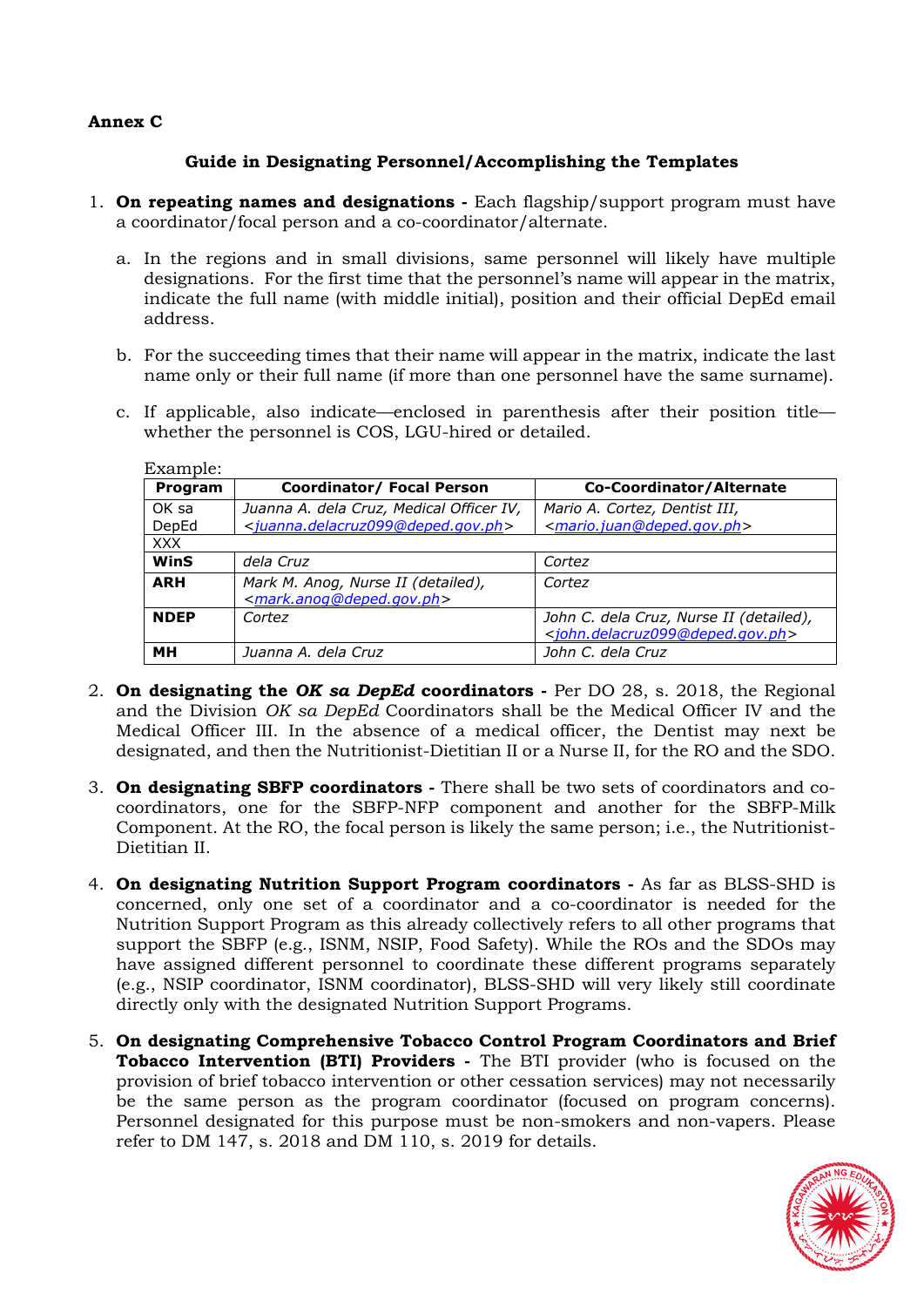- 6. **On designating Medical and Nursing Services coordinator -** There must be an overall coordinator and overall co-coordinator for Medical and Nursing Services, in addition to the coordinators and co-coordinators who will specifically focus on the specific programs as specified in the matrix.
- 7. **On designating COVID-19 Response and Vaccination focals -** In some ROs and SDOs, the focal for COVID-19 vaccination is different from the focal for the overall COVID-19 response. Please reflect both in the template. It is understood that the focal person for COVID-19 response is the lead of the RO's/SDO's DRRM Team that has been activated/established for COVID-19 response, per DM 15, s. 2020.
- 8. **For the RO's/SDO's Facebook page –** Indicate the name of the page as well as its URL. Also indicate the name on Facebook of the personnel who currently manage(s) the page. Include the names and URLs of the other social media accounts of the RO/SDO, if available.

Example:

| Page name and address       | Facebook name: OK sa DepEd                                |  |
|-----------------------------|-----------------------------------------------------------|--|
|                             | Facebook URL: https://facebook.com/OplanKalusuganSaDepEd/ |  |
| Page owner/admin/manager    | Gian Erik M. Adao                                         |  |
| Other social media accounts | N/A                                                       |  |